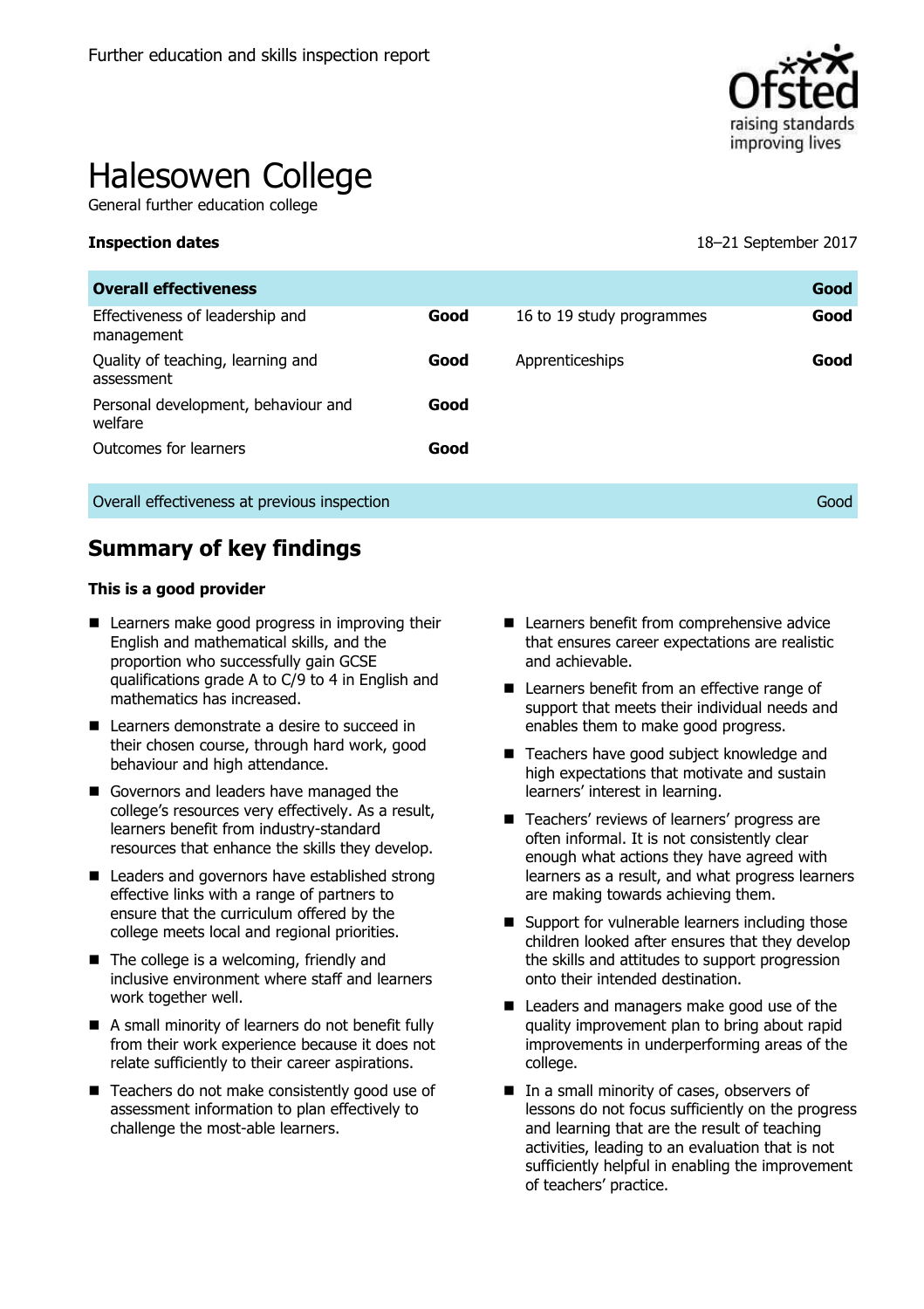

# **Full report**

#### **Information about the provider**

- Halesowen College is a medium-sized general further education college operating from three sites close to the centre of Halesowen. The college provides education to over 4,500 learners. It primarily serves towns in the boroughs of Dudley and Sandwell but also, more widely, west Birmingham. The college offers over 130 vocational courses in 13 sector subject areas, from entry level to higher education. Over 80% of learners at the college study on full-time courses with the vast majority aged between 16 and 18. Approximately 800 learners follow A-level programmes. Adult learners attending the college study fulltime courses such as those in accountancy and access to higher education. Some 30 learners who qualify for high-needs funding take part in study programmes alongside their peers who do not require this funding.
- Halesowen is in the bottom 20% for socio-economic deprivation nationally. The proportion of local residents with qualifications at level 2, or above, is below the regional and national averages. Unemployment rates are above the regional and national averages.

#### **What does the provider need to do to improve further?**

- Ensure that more learners engage in a broader range of relevant activities where they can learn the skills necessary for work, such as working to deadlines, teamworking and occupational skills relevant to their career aspirations in order that they are well equipped as they progress into the next stage of their career.
- Ensure that teachers set more complex and challenging work for the most-able learners to ensure that they can fulfil their potential.
- When observing lessons, leaders and managers need to have a stronger focus on the impact of teaching on the progress that all learners make in lessons, in order to bring about sustained improvements in teaching, learning and assessment.
- Staff need to monitor more closely the progress that all learners make, so that they can identify more quickly when learners fall behind with their work and put in place the appropriate support.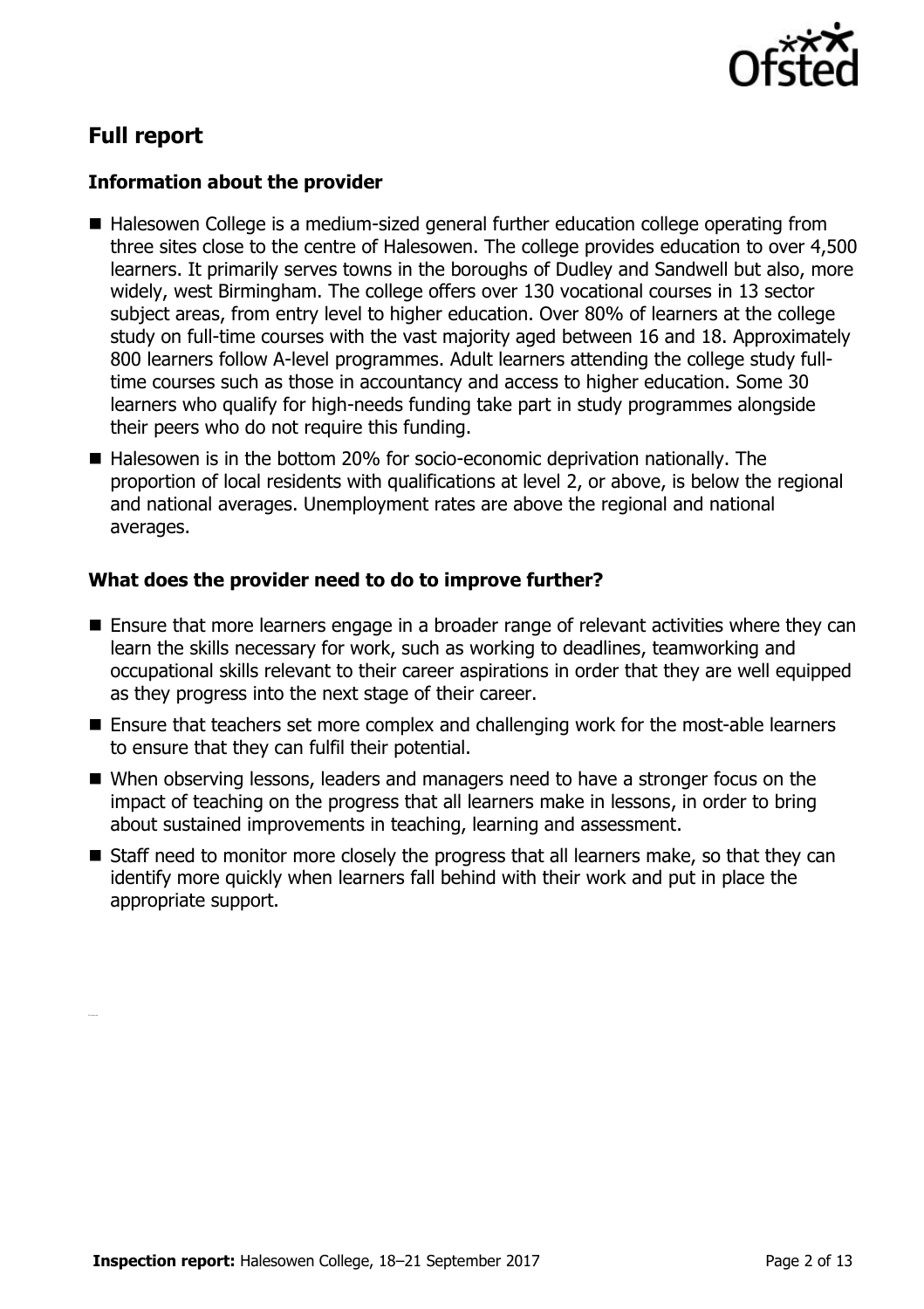

# **Inspection judgements**

#### **Effectiveness of leadership and management Good**

- Leaders and governors are ambitious for the college. They are committed to, and passionate about, improving the provision to achieve high standards. They set high expectations throughout the organisation. Following a decline in learners' performance in 2015/16, governors and leaders successfully communicated to staff their expectations for the quality of learning and the improvement in learners' outcomes. Achievement rates have improved quickly, and a high proportion of learners make the progress of which they are capable. The principal and governors set a clear and well-understood strategic direction. Financial management of the college is exceptionally strong, resulting in learners benefiting from ongoing investment in high-quality resources, facilities and estate.
- Leaders give strong commitment to improving the quality of provision in English and mathematics. They have prioritised additional staffing investment through the appointment of new managers and specialist teachers. Teaching staff have benefited from a range of support to extend their confidence and skills regarding the teaching of literacy and numeracy. This support has started to bring about improvements for learners, both in their levels of confidence in these skills and in their achievements.
- **E** Leaders and managers have embedded equality well throughout the college, creating an inclusive and welcoming environment. As a result, learners feel safe and enjoy their time at the college.
- Leaders, managers and governors closely review performance regularly against expected milestones and success criteria both to monitor and to assure that good progress is being made in achieving agreed aims. However, some of the targets within the college plan are not sufficiently well focused or demanding.
- Staff who are not operating at the high levels that their managers expect are supported through effective staff development and mentoring. Leaders use appropriate procedures to respond to the very small numbers of staff whose performance does not improve, or is not at the expected college standard.
- Leaders and managers have implemented effective arrangements for observing teaching, learning and assessment. In the large majority of cases, the judgements from observations and learning walks provide managers with a clear understanding of the performance of individual teachers. Most observers draw on a wide range of evidence to inform their judgements. However, in a small minority of instances, observers' evaluation focuses too much on judgements relating to teaching activities and not enough emphasis is given to learning or the progress that learners make as a result of the teaching, leading to evaluations of teaching, learning and assessment that are not sufficiently helpful in improving the development of teachers' professional practice.
- Leaders and managers have a well-informed understanding of the college's key strengths and areas for improvement. Judgements made by managers closely match those found by inspectors. Leaders and managers evaluate the quality of provision effectively to identify strengths and weaknesses in teaching, learning and assessment. Information to support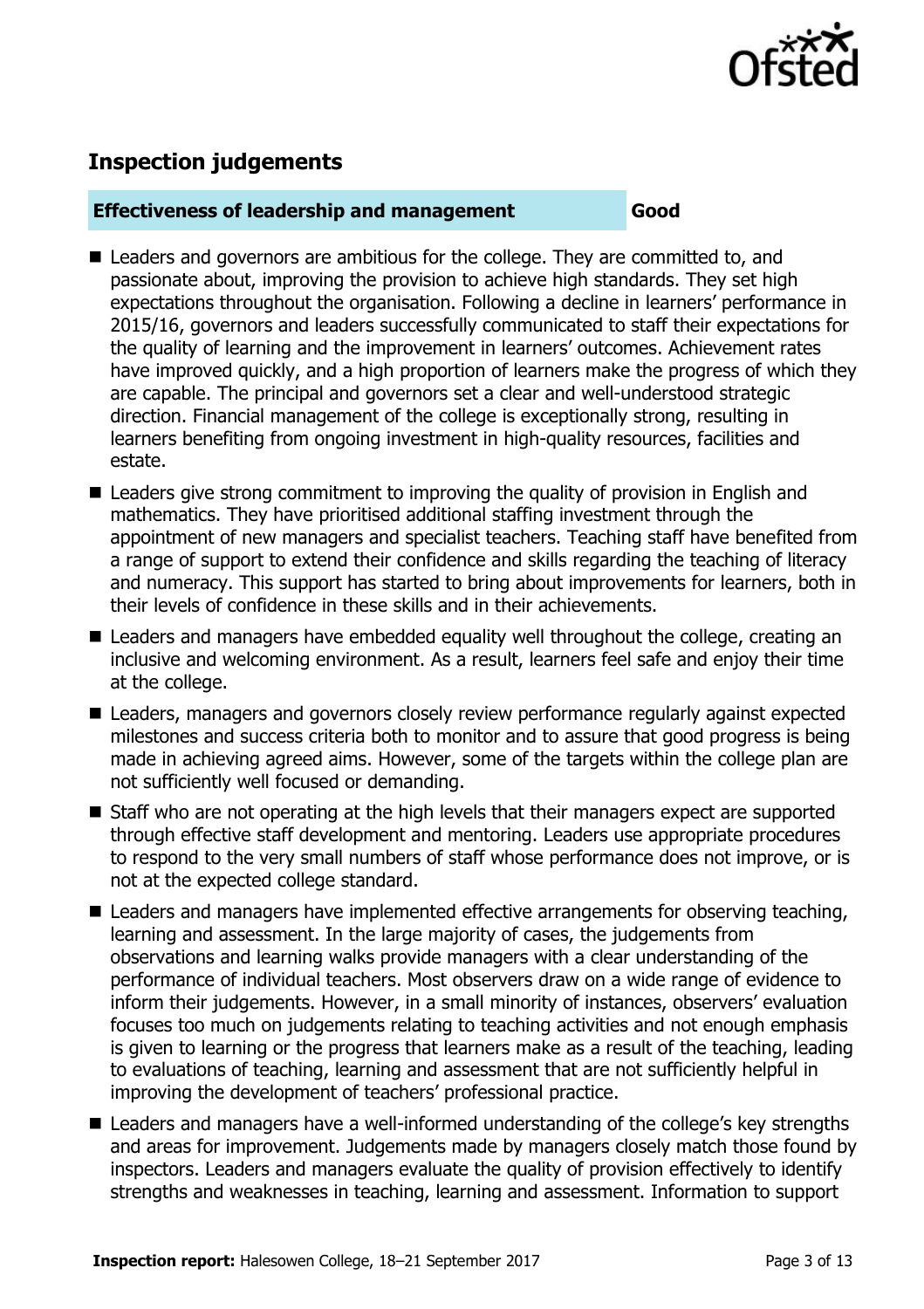

improvement at both faculty and course level is extensive and used well, both to identify and inform improvement actions.

- Leaders use a range of successful approaches including the well-established student ambassador system to gather the views of learners. Managers and staff use this information to respond quickly to learners' comments and to enhance the quality of their learning experience.
- Leaders have developed strong and beneficial links with a number of partners, including effective engagement through the Black Country Colleges consortium, West Midlands Further Education and Skills and Productivity Group, the Local Enterprise Partnership and local authorities, and with business representatives and employer networks. These links enable leaders and managers to identify accurately the skill needs, and jointly to plan for and develop courses that meet the needs of the locality.

#### **The governance of the provider**

- Governors have the skills and expertise needed to provide the appropriate support, scrutiny and challenge to leaders and managers.
- Governors have established an appropriate set of key performance indicators with which they closely monitor the performance of the college. They receive accurate information that they use well to challenge leaders and managers.
- Governors have a good understanding of the safeguarding arrangements managers have put into place to keep learners safe while attending the college.
- Governors' attendance at board meetings has not been consistently strong.

### **Safeguarding**

- $\blacksquare$  The arrangements for safeguarding are effective.
- Leaders place a strong emphasis on ensuring that the college provides a safe, welcoming and harmonious learning environment. Learners feel safe at the college, and incidents of bullying are rare.
- Designated staff with responsibility for safeguarding are skilled at recognising risks to learners. They quickly identify learners whose behaviours may indicate a cause for concern. Staff keep accurate records regarding the actions taken to protect learners.
- The safeguarding team works closely with the local children's services department and a range of external agencies, including those that support learners with mental health issues, to promote and maintain learners' safety.
- $\blacksquare$  There are effective systems to ensure the suitability of all staff to work with young people, and staff and governors receive regular training on safeguarding and their specific responsibilities under the 'Prevent' duty.
- Leaders and managers promote e-safety very well and prioritise investment, both in staff training and cyber-security software, to protect learners from the risks associated with radicalism and extremism. Learners have a good awareness of how to make safe use of the internet both while attending their courses and in their personal lives.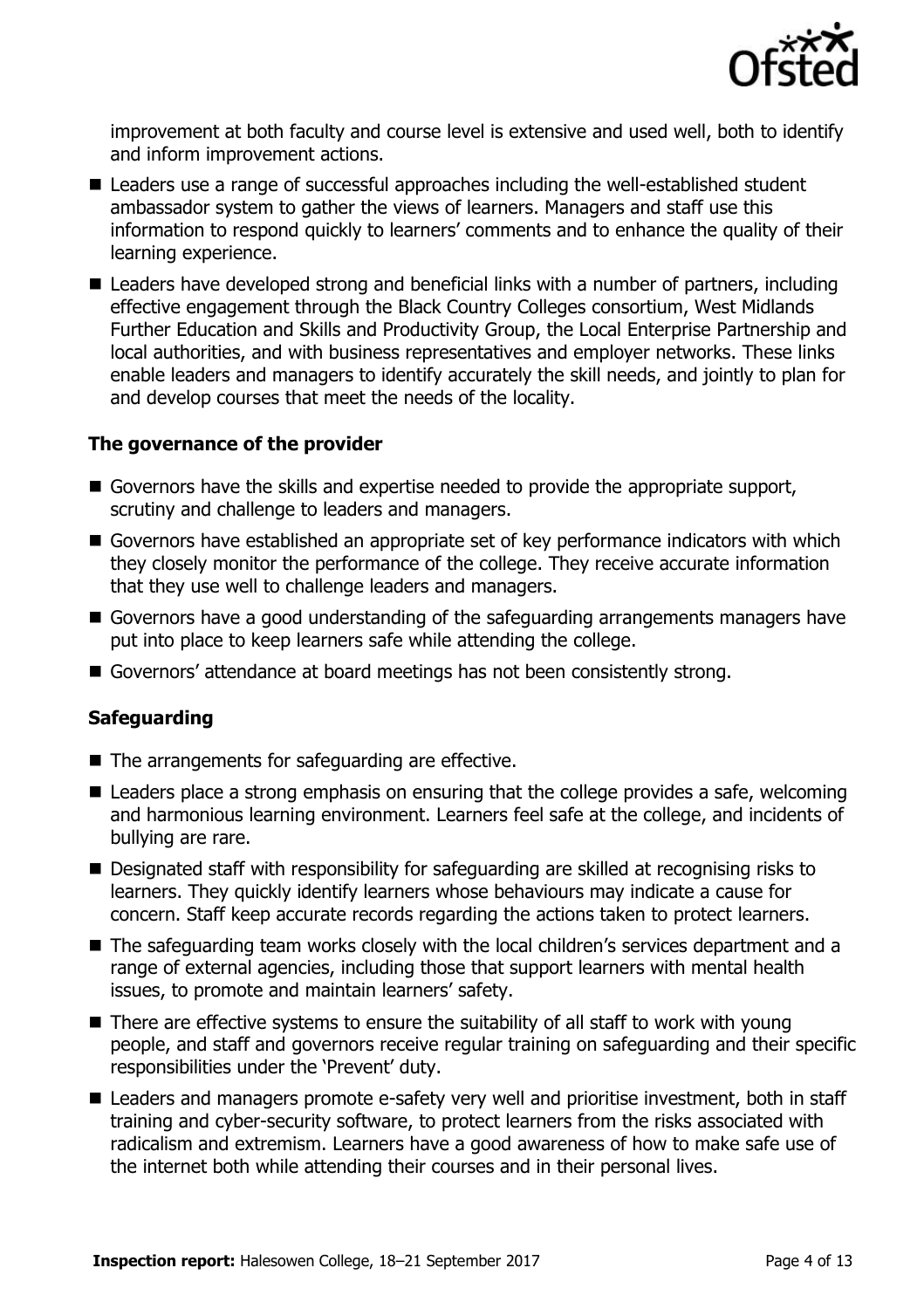

### **Quality of teaching, learning and assessment Good**

- Learners enjoy their learning and value the support they receive from staff. Teachers have high expectations for learners. They use learners' previous academic achievement to plan lessons that engage and motivate learners to learn.
- Teachers and assessors skilfully use activities that develop learners' written and spoken English skills and enable learners to develop independent learning and teamworking skills – essential for their successful transition into higher education or employment.
- Teachers know their learners well and provide good one-to-one support, but this is informal and not always recorded in learners' reviews. As a result, it is not always clear what actions have been agreed and what progress learners are making towards these targets.
- Most teachers provide learners with useful comments on coursework and homework on how they can improve their work. However, in a few cases, it is not always clear what learners need to do to improve. As a result, some learners do not make rapid enough progress.
- Support for learners in receipt of high-needs funding on study programmes is effective, and learning support assistants work effectively in lessons to reinforce learning.
- The majority of assessors review apprentices' progress regularly, set clear targets and keep learners on track to make the progress expected of them. In a few cases, targets set at apprenticeship reviews do motivate apprentices to make swift progress.
- Teachers' assessment of learners' skills at the start of their course is thorough and used effectively to plan learning and set targets for learners in GCSE and functional skills mathematics. As a result, learners develop these skills effectively and are confident in applying these newly acquired skills in their main subject. For example, catering learners confidently calculate the correct weight of ingredients, while music technology learners understand how frequency alters musical tone.
- Teachers and assessors use their industrial and vocational experience well to link theory to workplace practice, which motivates learners and apprentices to achieve and develop technical skills and other skills valuable for employment, such as problem-solving and working to deadlines.
- The learning environment is inclusive and harmonious. Learners demonstrate detailed knowledge of issues regarding race, religion, gender and stereotypes. Teachers challenge and extend learners' views, opinions and understanding through activities in lessons and participation in the tutorial programme.

### **Personal development, behaviour and welfare Good**

- Learners are confident, polite, articulate in lessons and enjoy their time at the college. They behave well in and around the college. They are respectful to each other and to staff.
- Learners' work is of a good standard and they take pride in their work. For example, learners in fashion and expressive arts speak confidently about their work and are proud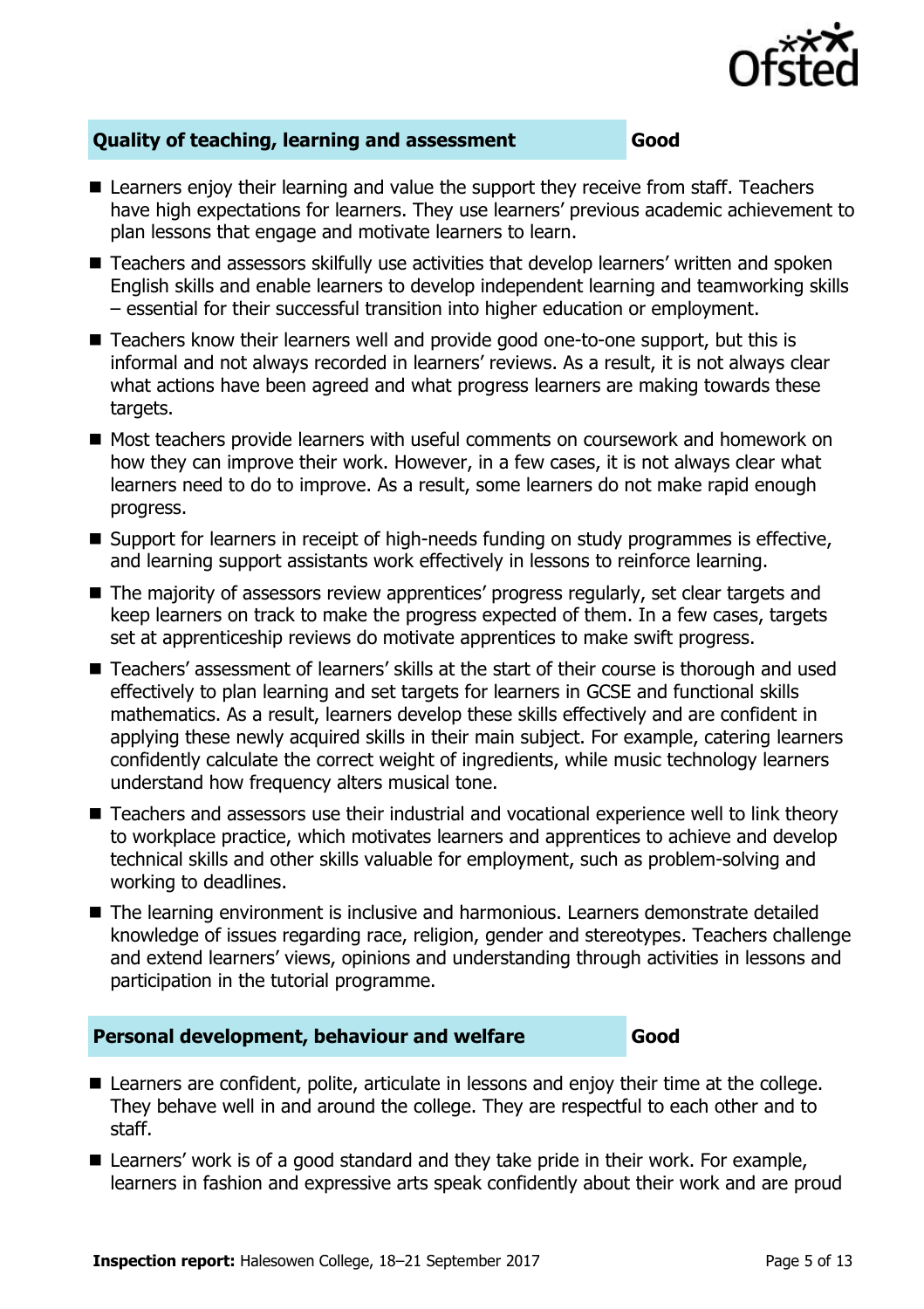

of their achievements. The work produced by learners studying art is of a high quality and displayed around the college.

- Learners are motivated and respect their teachers and their peers. They come to lessons on time and ready to learn. In lessons, they participate fully and make good progress.
- Learners on level 2 and 3 programmes complete short qualifications in employability skills during tutorials. Level 1 learners complete a 'Steps to Success' qualification. As a result, learners in hospitality are more confident in serving customers in the restaurant, while drama learners develop their teamworking skills when putting on performances for local schools.
- Learners on a range of courses successfully complete additional qualifications that enhance their job prospects  $-$  for example, food hygiene, cabin crew qualifications and an award in customer service. All learners complete a qualification on the safe use of the internet and social media within the first few weeks of their programme. As a result, learners know how to keep themselves safe online.
- The majority of learners on study programmes participate in a work placement. For most, the placement is a positive experience. They develop their skills such as time management, working to deadlines and subject-related skills. Learners on travel, tourism, catering, hairdressing and beauty therapy programmes develop sector-standard skills through relevant work placements. Learners can identify the skills they have learned on placement and how these will enable them to progress into work.
- For a minority of learners, their work experience is not linked closely enough to their career aspirations and so they do not draw sufficient benefit from this.
- Learners' attendance improved in the previous year, including at English and mathematics lessons. Teachers reinforce for learners the importance of attendance in order that learners develop the skills necessary to progress into further study or employment.
- Teachers provide accurate information and quidance to help learners make informed choices prior to starting on their programme. Subject teachers are involved in the recruitment process to ensure that learners make an informed choice of course. This has reduced the numbers of learners changing course at the start of the year.
- Careers advice from the specialist and highly experienced careers team is good and starts in the recruitment process. Equal emphasis is given to university opportunities and employment and apprenticeship opportunities. As a result, most learners progress to higher levels of learning, higher education or to employment.
- Learners feel safe at college. They understand the dangers posed by extremism and radicalisation and to whom they should report concerns. Learners identify the values of the college with those required for life in modern Britain: fundamental values such as respect, rule of law and democracy.
- Learners demonstrate detailed knowledge of issues regarding race, religion, gender and stereotypes. Learners studying on level 2 and 3 media and performing arts programmes identified issues regarding equality and diversity, while graphic design learners designed the college Christmas card to reflect fundamental British values. A comprehensive induction programme introduces these subjects, which teachers reinforce through lessons and by challenging learners' views through a range of activities.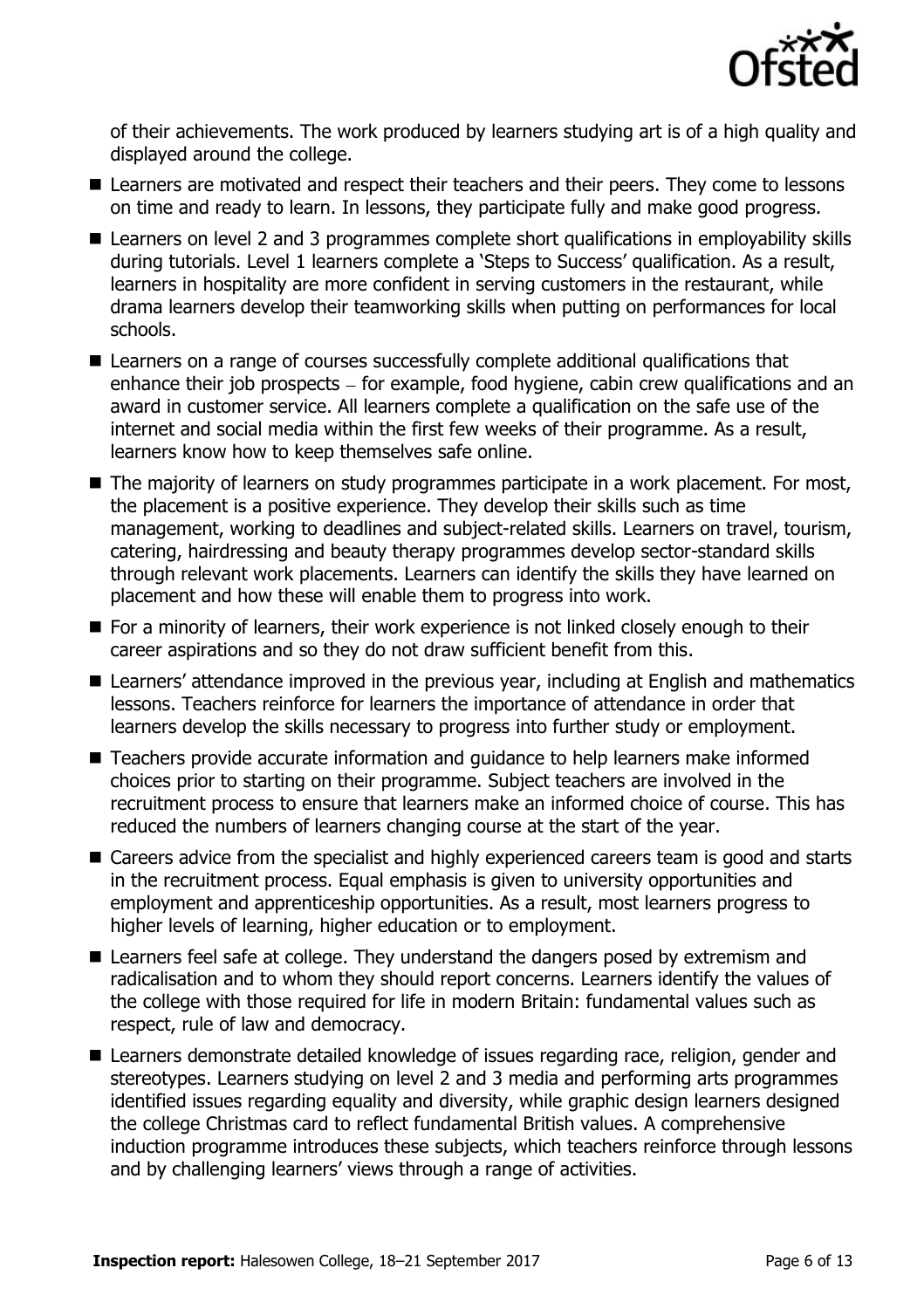

### **Outcomes for learners Good**

- The proportion of learners who achieve their qualifications at the college has improved since 2015/16 and is now high.
- Leaders and managers have successfully reversed a historical decline in achievements of learners aged 16 to 18. In 2016/17, these learners achieved well. The overall achievement of learners aged 19+ continues to improve and is high.
- Learners on study programmes at levels 1 and 2 achieve well. In addition, a high number of learners take additional qualifications at levels 1 or 2 to enhance their prospects of employment, and the proportion who successfully complete these is very high.
- $\blacksquare$  The proportion of learners aged 16 to 18 achieving grades A to C/9 to 4 in GCSE English has improved and significantly improved in mathematics. The number of learners completing functional skills English and mathematics has increased in 2016/17 and is good. This continues the improvement seen since 2014/15. As a result, learners are developing the skills necessary to be successful on their course.
- The achievement of learners aged 16 to 18 on A-level and vocational courses continues to improve and is good. The large majority of learners on A-level courses achieve or exceed the grades expected of them, based on their starting points. The very large majority of learners on level 3 vocational courses achieve or exceed their target grades.
- Learners make good progress towards achieving their apprenticeships. Apprenticeship achievement rates are increasing. The achievement of apprentices aged 16 to 18 and 19 to 23 continues to improve from previous years. Of the small number of apprentices over the age of 24, too few achieve their qualifications.
- Most learners progress on to further study, apprenticeships or employment. For those progressing into further study, the vast majority do so at a higher level.
- Too few apprentices achieve their apprenticeship within the planned time frame. After a decline in 2015/16, there has been an improvement in 2016/17. However, a minority of apprentices do not complete their apprenticeship in a timely manner.
- The small number of apprentices from ethnic minority groups do not achieve as well as learners from white British backgrounds.
- On a small minority of level 3 courses, learners do not make the expected level of progress based on their starting points. Leaders and managers have taken actions to address this underperformance, but it is too early to determine the impact of these actions.

# **Types of provision**

#### **16 to 19 study programmes Good**

■ At the time of inspection, there were almost 4,000 learners aged 16 to 19 on study programmes at the college. Around two thirds were studying at level 3. The largest number of learners were studying in health and care, science and maths, arts media and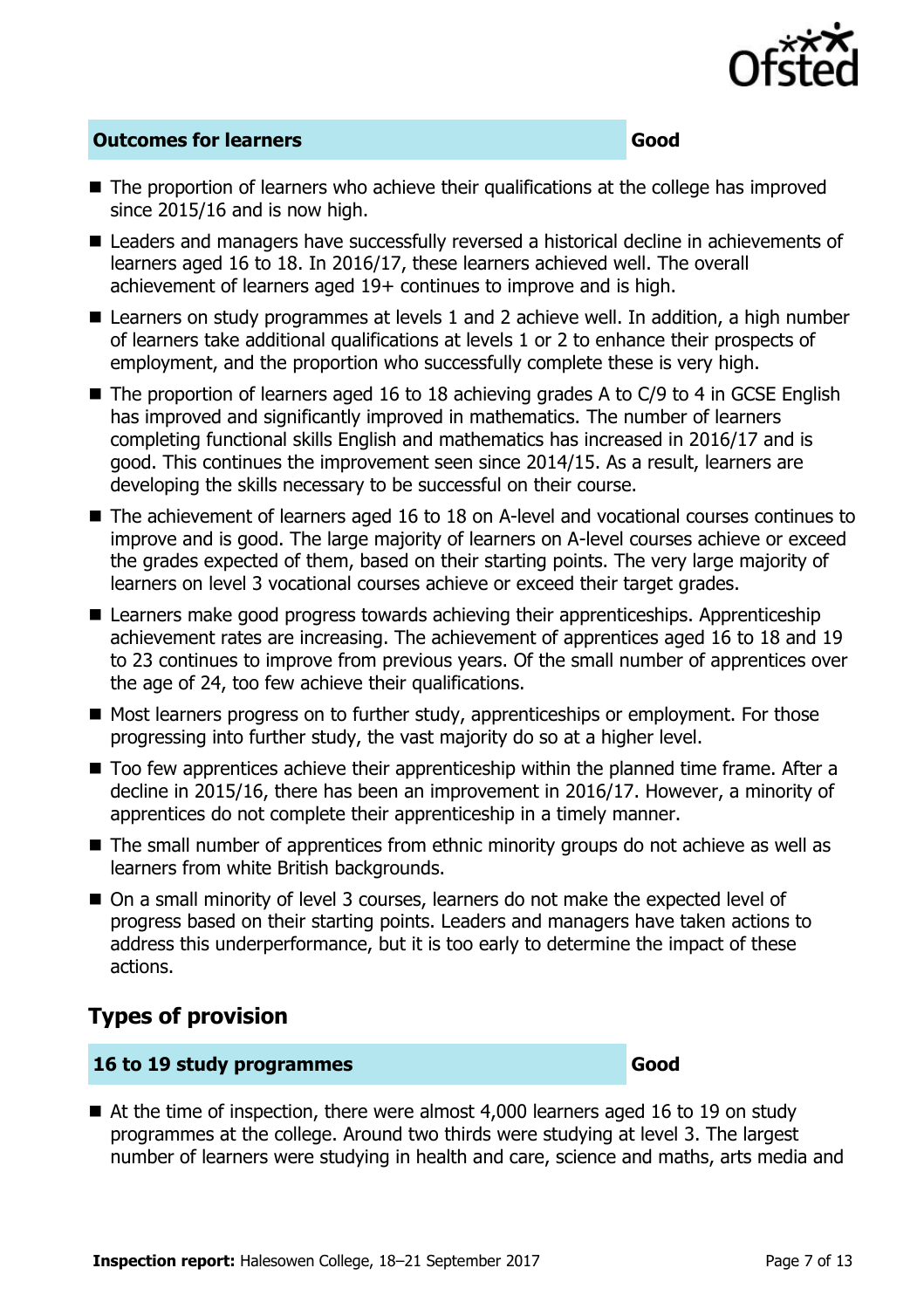

publishing, and business administration. Study programmes equate to around 80% of the college's provision.

- Teachers have high expectations of their learners and support learners to meet professional and industry standards well. As a result, the large majority of learners make at least the progress expected of them and successfully progress into higher levels of learning, employment and apprenticeships, or secure a place at university.
- Learners benefit from a good programme of careers education and work-related activities that helps them to hone their choices as they discover more about their chosen careers. For example, learners studying the sciences attend subject-specific master classes, such as 'spectroscopy for chemistry learners'. Some 175 learners attended a higher education initiative called the University Access Project, which encourages learners to progress into higher education. Learners on modern foreign languages programmes use their skills to teach Spanish to local residents aged over 50.
- Learners make good progress in improving their English skills. Teachers make effective use of opportunities to reinforce the use of mathematics during lessons. Most learners studying qualifications in English and mathematics alongside their main programme of study are successful and progress to increasingly higher levels during their time at college.
- Learners enjoy their time at college. They attend well, arrive on time, complete tasks as required and respect each other's contributions, allowing learning to take place.
- Learners develop good vocational skills, accurately use relevant technical and professional language, and acquire the skills and attitudes they need to find and sustain employment in their chosen careers. For example, catering learners have very good hygiene practices and have quickly developed the skills needed to prepare and cook food.
- Level 3 learners develop good research skills through assignments and projects, although a minority of teachers do not ensure that assignments are challenging enough for all learners.
- Teachers have detailed information about each learner's abilities and development needs, but too few teachers make full use of this information when planning lessons or setting targets for individual learners. At times, teachers do not make it clear to learners the purpose of activities that they complete in class, and this occasionally leaves learners unsure about the purpose of the tasks they are set.
- Learners' written work is to an appropriate standard for their subject and level of study, and teachers routinely correct grammar and spelling, ensuring that learners do not repeat mistakes.
- Teachers provide effective verbal feedback in lessons. Written feedback from teachers refers to assessment criteria and mostly explains clearly to learners what they need to do to meet the criteria.

#### **Apprenticeships Good**

■ At the time of the inspection, 145 apprentices were in training. Some 40 apprentices study at advanced level and 38 study at intermediate level. Around 44 apprentices are undertaking a higher-level apprenticeship. There are 23 apprentices on the new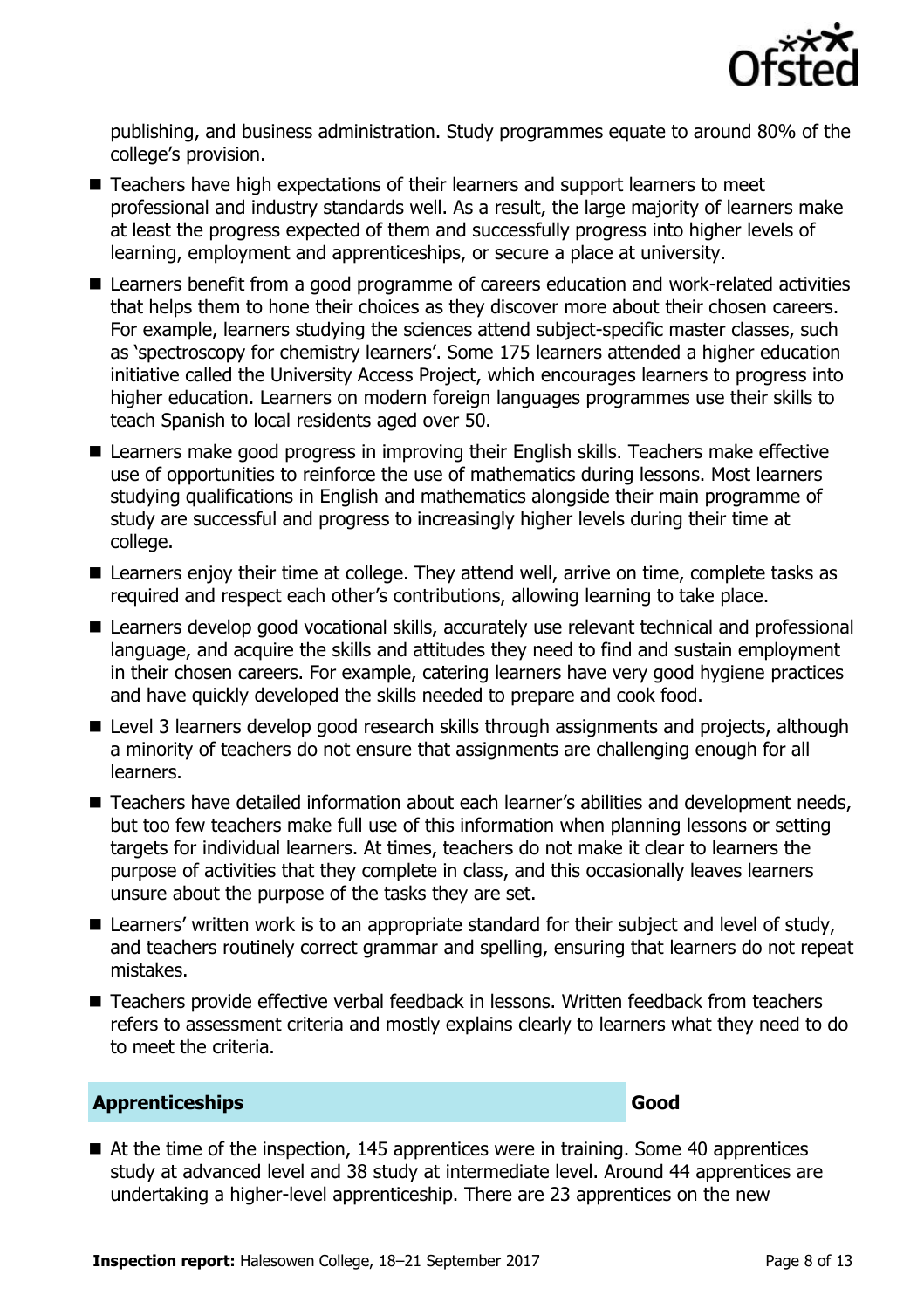

apprenticeship standards. The majority undertake programmes in business administration, accounting and IT, software, web and telecoms professions.

- Apprentices following the new apprenticeship standards in software development demonstrate good analytical and problem-solving skills when developing computer applications. As a result, apprentices develop software to a high standard, which meets the requirements of the apprenticeship standard.
- Leaders and managers ensure that the apprenticeship provision meets the principles of apprenticeship frameworks. Staff work closely with employers to ensure that they provide the most suitable opportunities for apprentices. On- and off-the-job training are coordinated well. The majority of employers are involved regularly in setting and monitoring meaningful short-term targets that ensure that apprentices complete work on time. As a result, apprentices contribute effectively to their employers' business.
- Teachers and assessors use their extensive industry experience well to support apprentices' development of good practical skills. As a result, most apprentices quickly develop and acquire a broad range of vocational skills. Apprentices on IT programmes provide good technical support to colleagues and efficiently maintain their employers' IT network. Hairdressing apprentices confidently complete client consultations. They shampoo and blow-dry clients' hair to a good industry standard.
- The majority of teachers use a variety of activities and good industry-standard resources in practical lessons. They maintain apprentices' interest well. As a result, apprentices work purposefully and produce a good standard of work.
- The majority of teachers and assessors monitor apprentices' progress well through regular and effective progress reviews. As a result, the large majority of current apprentices are on track to achieve their programmes on time. Trainers use their knowledge of apprentices' progress well to identify those at risk of not achieving, and take appropriate remedial action to help apprentices to catch up.
- Most teachers integrate English and mathematics into practical lessons effectively. Apprentices speak clearly and confidently, and use specialist terminology correctly in their vocational areas. As a result, apprentices learn to apply these skills effectively at work.
- Staff provide helpful advice and quidance. Apprentices have a clear understanding of the progression routes available to them and make informed decisions on their next steps. As a result, almost all apprentices remain in employment, gain promotion or continue to a higher-level apprenticeship.
- Apprentices feel safe and are appropriately aware of health and safety issues in the workplace. They know how to report any safeguarding concerns they may have at work. Apprentices know how to stay safe when using social media.
- In a minority of lessons, teachers do not challenge all apprentices to achieve their full potential. After introducing new concepts, they do not routinely ensure that all apprentices understand key points of learning. As a result, a minority of apprentices do not make sufficient progress.
- In a few cases, target setting and action planning do not drive progress well enough and motivate apprentices to make swift progress. Too often, assessors focus on the completion of qualification units with insufficient focus on apprentices' skills development. Targets focus on meeting competencies and do not support apprentices sufficiently to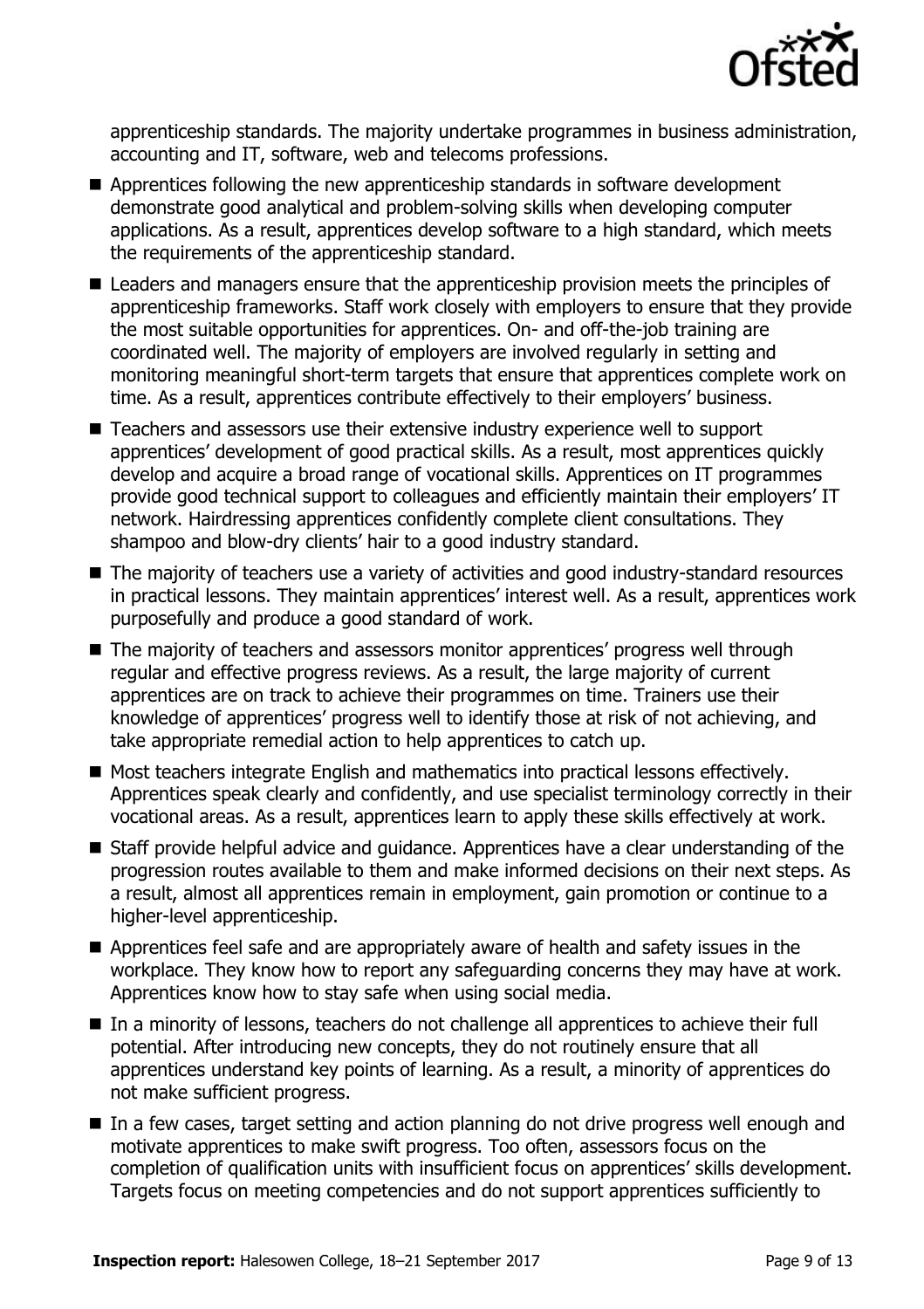

make improvements in their work. As a result, not all apprentices are challenged sufficiently to achieve a higher standard.

■ Feedback from a minority of teachers and assessors is not precise enough. It informs apprentices of what they have achieved but does not help them understand sufficiently how to improve and develop new skills. As a result, not all apprentices are clear about what they need to do to develop their skills further.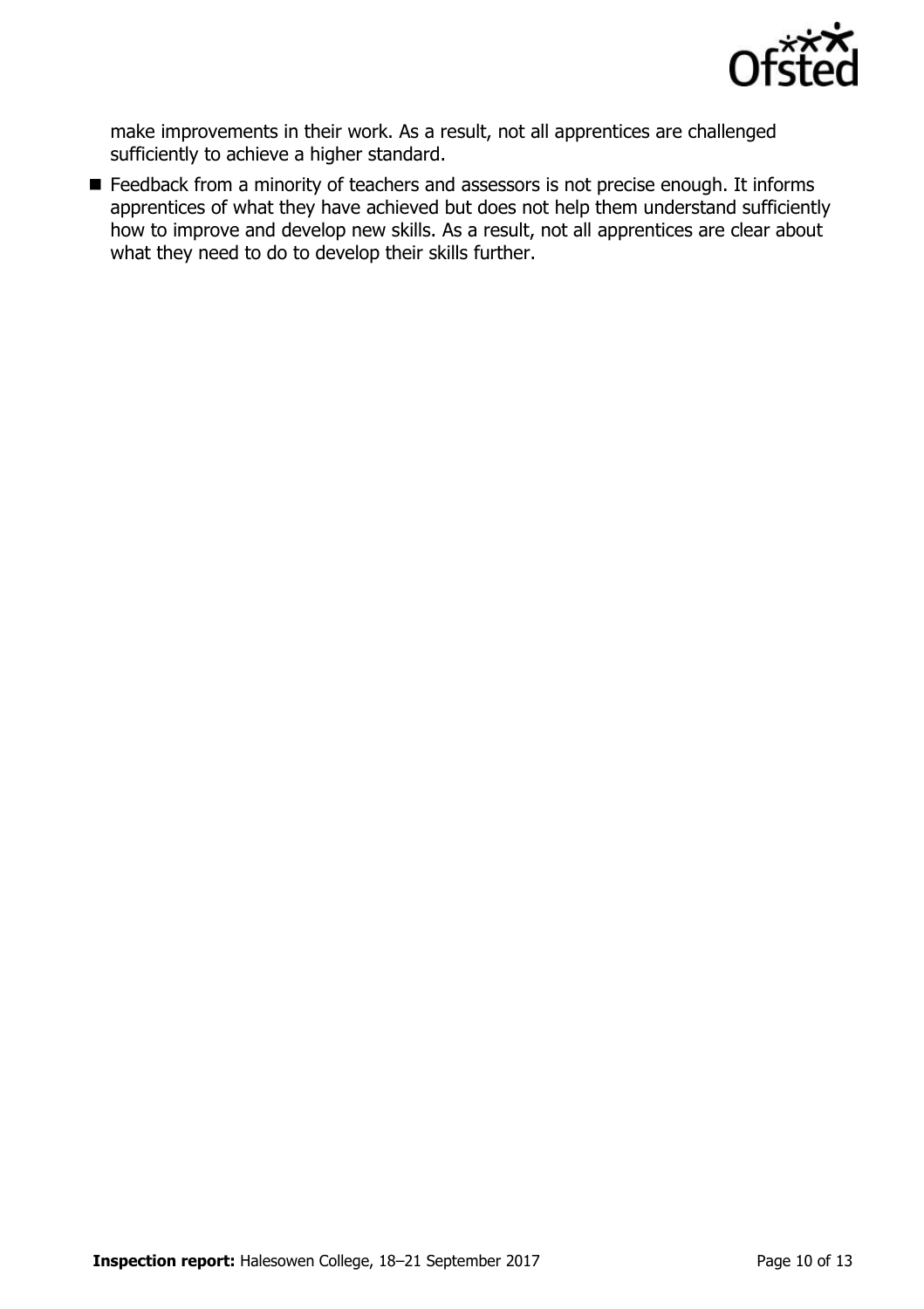

# **Provider details**

| Unique reference number                                                       | 130476                    |
|-------------------------------------------------------------------------------|---------------------------|
| Type of provider                                                              | General further education |
| Age range of learners                                                         | $16+$                     |
| Approximate number of all<br>learners over the previous full<br>contract year | 4,500                     |
| Principal/CEO                                                                 | David Williams            |
| Telephone number                                                              | 0121 602 7777             |
| Website                                                                       | www.halesowen.ac.uk       |

# **Provider information at the time of the inspection**

| Main course or learning<br>programme level                                                      | Level 1<br>or below |       | Level 2   |           | Level 3   |           | Level 4<br>or above |       |  |
|-------------------------------------------------------------------------------------------------|---------------------|-------|-----------|-----------|-----------|-----------|---------------------|-------|--|
| Total number of learners<br>(excluding apprenticeships)                                         | $16 - 18$           | $19+$ | $16 - 18$ | $19+$     | $16 - 18$ | $19+$     | $16 - 18$           | $19+$ |  |
|                                                                                                 | 285                 | 23    | 920       | 245       | 2,709     | 418       | 47                  | 67    |  |
| Number of apprentices by<br>apprenticeship level and age                                        | Intermediate        |       | Advanced  |           |           |           | Higher              |       |  |
|                                                                                                 | $16 - 18$           |       | $19+$     | $16 - 18$ | $19+$     | $16 - 18$ |                     | $19+$ |  |
|                                                                                                 | 22                  | 21    |           | 14        | 38        |           |                     | 48    |  |
| Number of traineeships                                                                          | $16 - 19$           |       |           | $19+$     |           |           | <b>Total</b>        |       |  |
|                                                                                                 |                     |       |           |           |           |           |                     |       |  |
| Number of learners aged 14 to<br>16                                                             |                     |       |           |           |           |           |                     |       |  |
| Number of learners for which<br>the provider receives high-<br>needs funding                    | 31                  |       |           |           |           |           |                     |       |  |
| At the time of inspection, the<br>provider contracts with the<br>following main subcontractors: | none                |       |           |           |           |           |                     |       |  |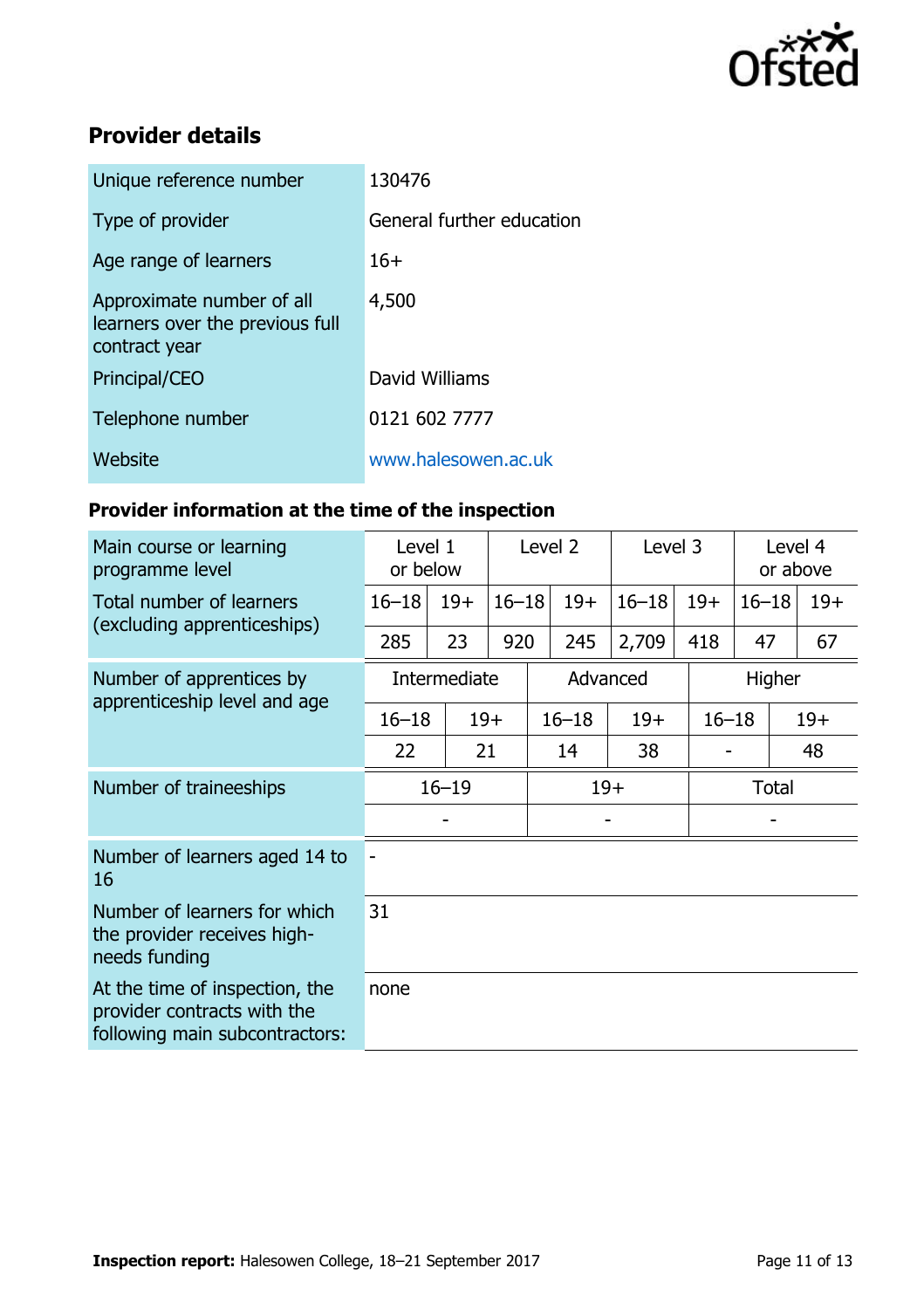

# **Information about this inspection**

The inspection team was assisted by the deputy principal, as nominee. Inspectors took account of the provider's most recent self-assessment report and development plans, and the previous inspection report. Inspectors used group and individual interviews, telephone calls and online questionnaires to gather the views of learners and employers; these views are reflected within the report. They observed learning sessions, assessments and progress reviews. The inspection took into account all relevant provision at the provider.

#### **Inspection team**

| Steve Lambert, lead inspector | Her Majesty's Inspector |
|-------------------------------|-------------------------|
| <b>Victor Reid</b>            | Her Majesty's Inspector |
| Claire Beaman                 | Ofsted Inspector        |
| Maggie Fobister               | Ofsted Inspector        |
| Jaswant Mann                  | Ofsted Inspector        |
| <b>Stacey Boreham</b>         | Ofsted Inspector        |
| <b>Andrea Dill-Russell</b>    | Ofsted Inspector        |
| <b>Phil Romain</b>            | Ofsted Inspector        |
| <b>Bryan Davies</b>           | Ofsted Inspector        |